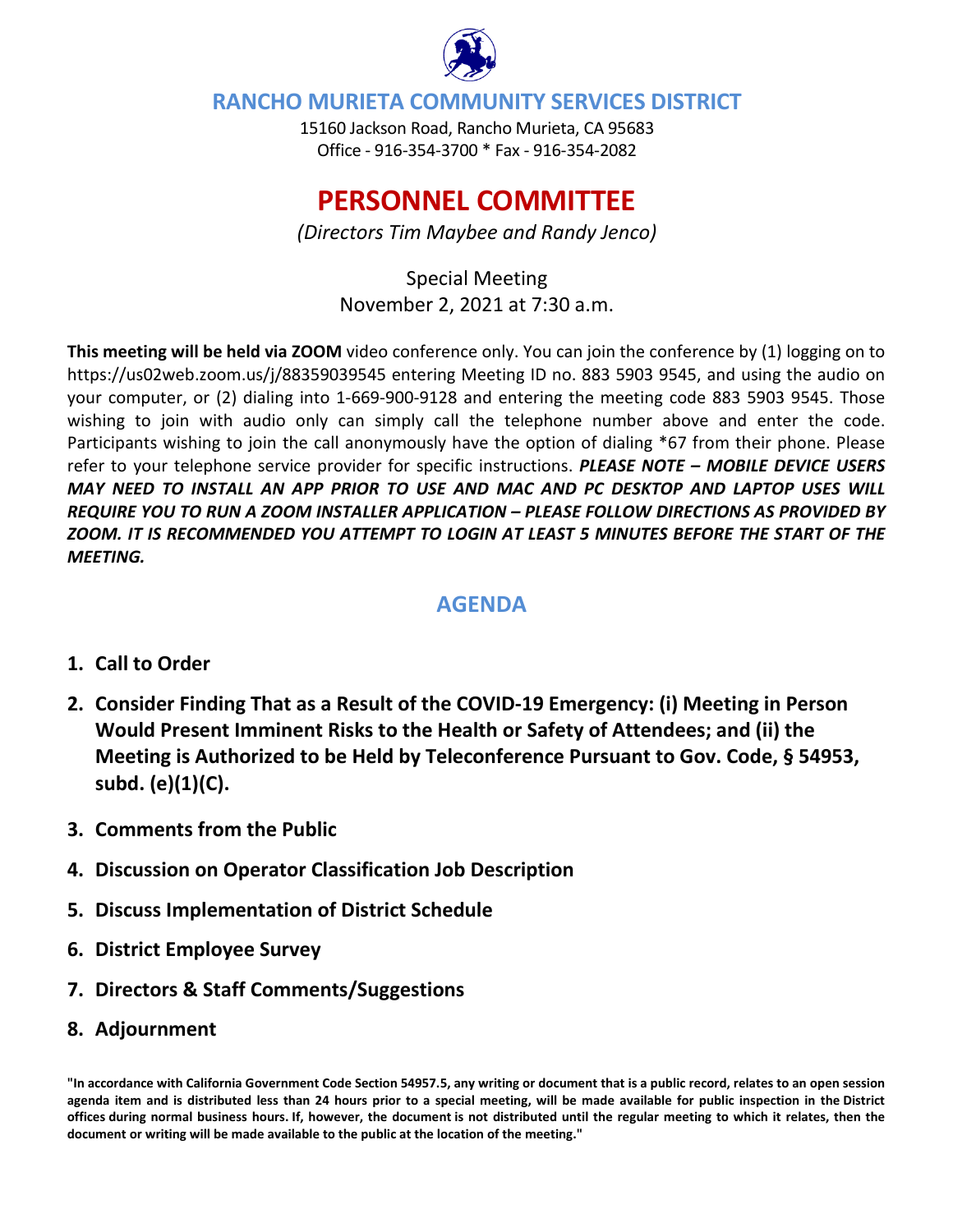In compliance with the Americans with Disabilities Act and Executive Order No. N-29-20, if you are an individual with a disability and you need a disability-related modification or accommodation to participate in this meeting or need assistance to participate in this teleconference meeting, please contact the District Office at 916-354-3700 or awilder@rmcsd.com. Requests must be made as soon as possible.

Note: This agenda is posted pursuant to the provisions of the Government Code commencing at Section 54950. The date of this posting is October 29, 2021. Posting locations are: 1) District Office; 2) Post Office; 3) Rancho Murieta Association; 4) Murieta Village Association.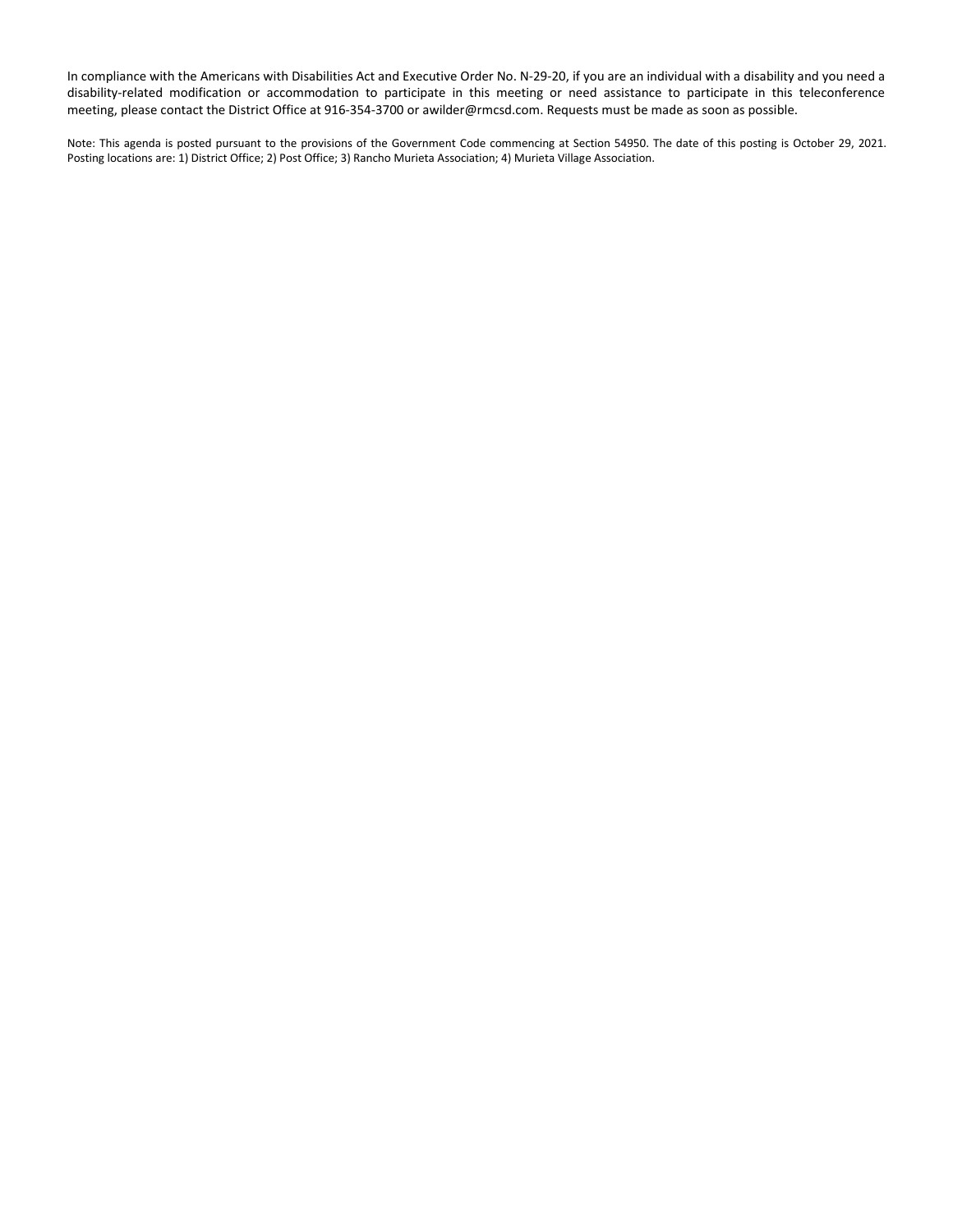#### MEMORANDUM

| Date:    | October 29, 2021                                             |
|----------|--------------------------------------------------------------|
| To:      | Personnel Committee                                          |
| From:    | Tom Hennig, General Manager                                  |
| Subject: | Continuation of Holding District Meetings via Teleconference |

#### **BACKGROUND:**

During the early stages of the COVID-19 pandemic, the Board approved holding District meetings via teleconference. Since that date, all the District Committee meetings and most of the monthly Board meetings have been held using Zoom as a teleconference media. Holding the meetings via teleconference was necessary to address the potential spread of COVID-19. With this action the Communications & Technology Committee finds that it has reconsidered the state of the COVID-19 emergency, that meeting in person continues to present imminent risks to the health or safety of attendees, and the Committee meeting should be held by teleconference as authorized by subdivision (e)(1)(C) of section 54943 of the Government Code

\_\_\_\_\_\_\_\_\_\_\_\_\_\_\_\_\_\_\_\_\_\_\_\_\_\_\_\_\_\_\_\_\_\_\_\_\_\_\_\_\_\_\_\_\_\_\_\_\_\_\_\_\_\_\_\_\_\_\_\_\_\_\_\_\_\_\_\_\_\_\_\_\_\_\_\_\_\_

#### **DISCUSSION:**

In light of the Governor's declaration that a state of emergency exists due to the incidence and spread of the novel coronavirus, and the pandemic caused by the resulting disease COVID-19, the Committee should consider whether meeting in person would present imminent risks to the health or safety of meeting attendees.

The Centers for Disease Control indicates that COVID-19 is a highly transmissible virus that is spread when an infected person breathes out droplets and very small particles that contain the virus, and such droplets and particles are breathed in by other people.<sup>1</sup> Since June of 2021, a more infectious variant of the virus, known as the Delta Variant, has emerged and now accounts for the vast majority of COVID-19 cases.

Although effective vaccines have been approved by the U.S. Food and Drug Administration for emergency use, vaccination rates are slow and have not yet reached a point to significantly control community transmission. As of October 29, 2021, only 72.9% of Californians who are eligible to be vaccinated are fully vaccinated.<sup>[2](#page-2-1)</sup>

Those who become infected with COVID-19 are at risk of serious illness and death. As of October 1, 2021, over 74[3](#page-2-2),650 Americans have died from the virus.<sup>3</sup> Many more have been hospitalized with serious illness. Currently, in Sacramento County,198people are hospitalized with COVID-19.

Conducting meetings by teleconference would directly reduce the risk of transmission among meeting attendees, including members of the public and agency staff, which has the ancillary

<span id="page-2-0"></span><sup>1</sup> [www.cdc.gov/cornonavirus/2019-ncov/prevent-getting-sick/how-covid-spreads.html](http://www.cdc.gov/cornonavirus/2019-ncov/prevent-getting-sick/how-covid-spreads.html)

<span id="page-2-1"></span><sup>2</sup> State of California Covid-19 Dashboard<https://covid19.ca.gov/vaccination-progress-data/>

<span id="page-2-2"></span><sup>&</sup>lt;sup>3</sup> Johns Hopkins University Coronavirus Resource Center<https://coronavirus.jhu.edu/>